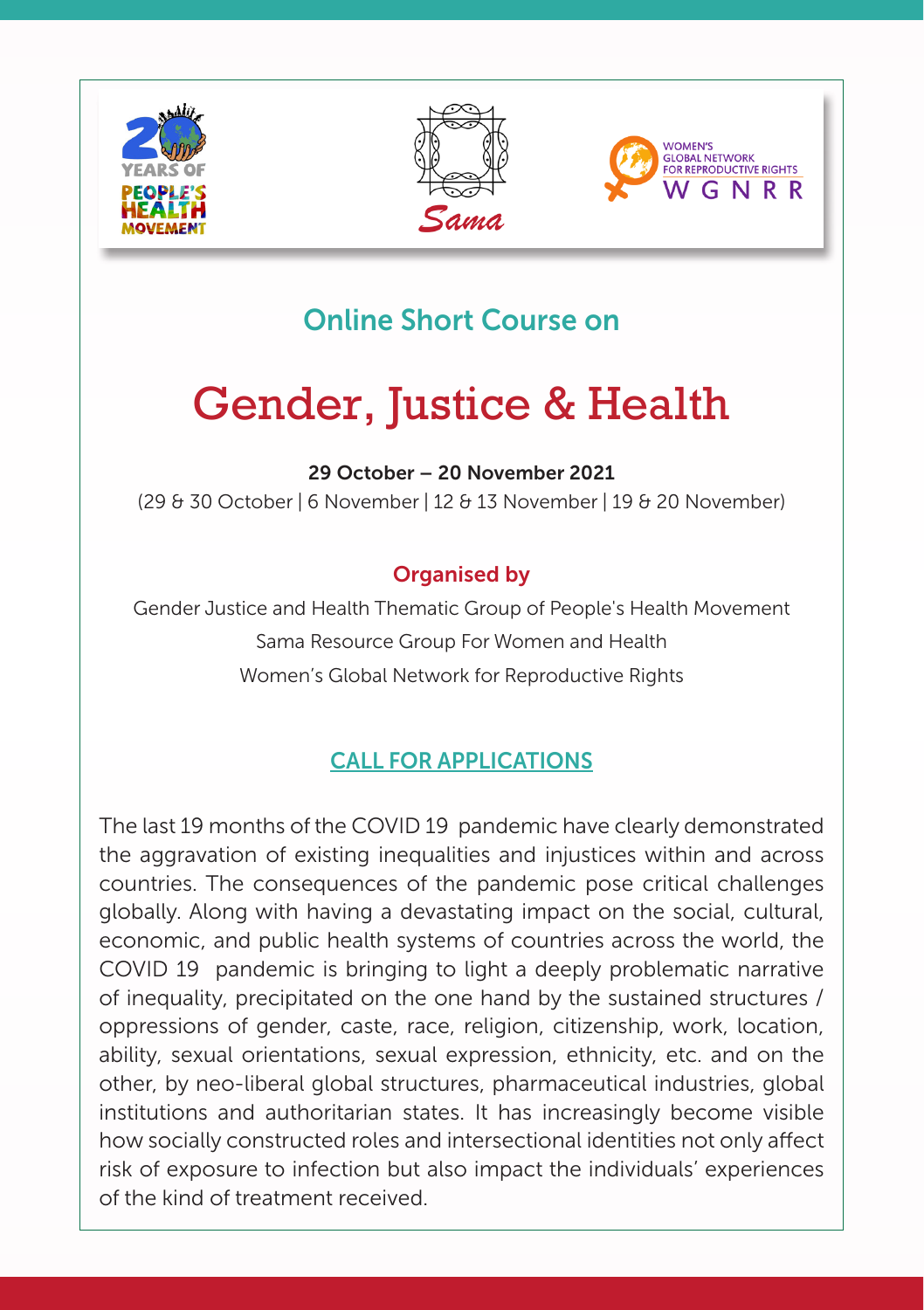The pandemic clearly demonstrated how governments relinquish the responsibility of providing low cost, accessible, and quality health care, while private and corporatised health care which is often expensive is thus unavailable to the marginalized and vulnerable, of which girls and women, trans persons comprise a substantive number and who bear the brunt of it.

The need to deepen and expand the understanding of the socio-political and economic contexts that impact health is extremely urgent for all and particularly so for those at the margins of society in the in lower and middle income countries. An inter-sectional understanding and strategy is imperative to renew the long struggles, the hard - won rights that stand threatened. In this context the International People's Health University (IPHU) has been planned to respond to the many requests that we have received over the past two years from various networks, students and activists to develop a comprehensive understanding and bring to their work perspectives and analysis of gender and justice in the context of health including sexual and reproductive health and rights.

The IPHU is being organised jointly by the Gender, Justice and Health Thematic Group of People's Health Movement (PHM)<sup>1</sup>, Sama Resource Group for Women and Health<sup>2</sup> and Women's Global Network for Reproductive Rights (WGNRR).3

The objective of the IPHU on gender, justice and health is to build the capacity of young girls women, men and transgender and LGBQI communities from the global south to address the inequities in health

<sup>1</sup> The PHM works with communities and civil society organisations in over 70 countries to improve healthcare for all along with the social determinants of health. PHM consolidates its campaign work around various thematic groups. One of these is "Gender, Justice and Health", which has been a major campaign looking into health and human rights, including sexual and reproductive justice premised on intersectional justice, not only in the context of health but in the larger political context.<https://phmovement.org/>

<sup>&</sup>lt;sup>2</sup> Sama Resource Group for Women and Health considers health a fundamental human right and promotes an intersectional feminist perspective, which takes into account the power dynamics in society, between different genders; sexual, cultural, religious and ethnic identities; classes; castes; races; promises to be useful when tackling issues of and around health.<https://samawomenshealth.in/>

<sup>&</sup>lt;sup>3</sup> WGNRR- Established in 1984, Southern-based global, member-driven network that builds and strengthens movements for Sexual and Reproductive Health, Rights (SRHR) and justice. We work to realise the full SRHR of all people, with a particular focus on the most marginalised. [https://wgnrr.org/](https://wgnrr.org)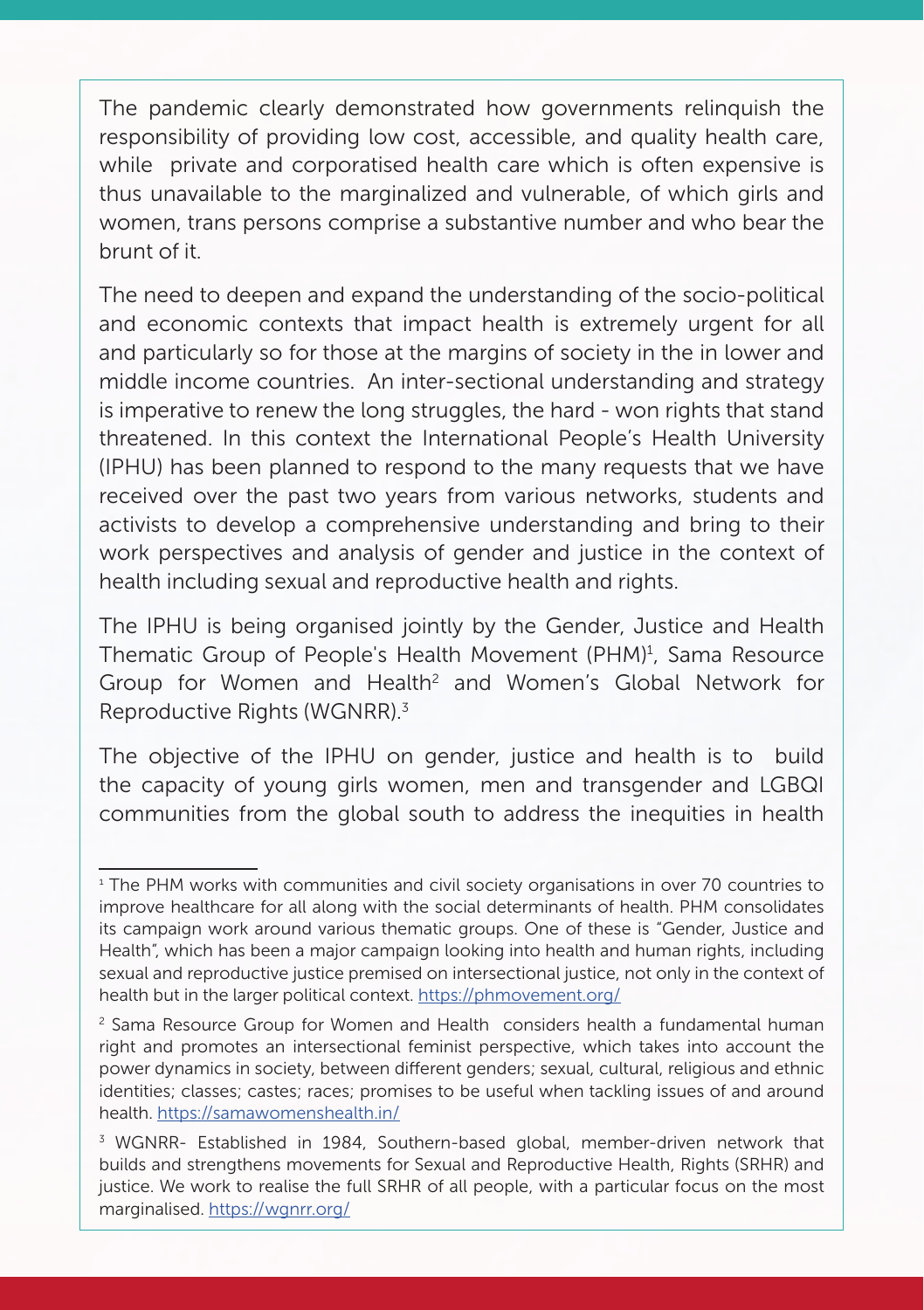from the lens of gender and intersectionality in order to achieve health for all particularly in the current pandemic context and beyond. The course will broaden understanding of the intersections of the social determinants of health including analytical frameworks, forms of struggle, and mobilisation in addressing the social determinants of health;

Due to the pandemic the IPHU will happen online, however, the pedagogy for virtual learning will include sharing, exchange, learning. The IPHU will also provide a learning space and a meeting point for health activists that aims to empower its participants, develop capacities and enhance action and strategies that contribute to strengthen the movement and the work and struggles for the right to health. It will also provide an opportunity to become a part of PHM which believes in Health For All.

### The IPHU Course will cover Six modules:

- 1. Concepts of Gender, gender identities, intersectionality, sexuality, sexual identities and hierarchies;
- 2. Sexual & Reproductive Health Rights/ Reproductive Justice:
- 3. Gender Based Violence;
- 4. Mental health and well-being;
- 5. Gender and Health Care Technologies & Pandemics;
- 6. Gender and Climate Justice

Each module will have gender, rights, equity and intersectionality as a cross cutting theme. Each module will focus on conceptual clarity on the topic, theory along with building the capacities of the participants on research, advocacy, networking and movement building. We will use a range of interdisciplinary concepts, tools, suggested readings and pedagogies including Art and other media forms to understand and analyse these topics under the larger umbrella of Health for All.

Pedagogy will ensure substantive time for discussions and interventions of the participants during the thematic sessions, and also for presentations towards enhanced participation. The IPHU will be interspersed with spaces for participants to share and learn about their respective contexts, strategies and challenges, as well as through interface with representatives from diverse movements.